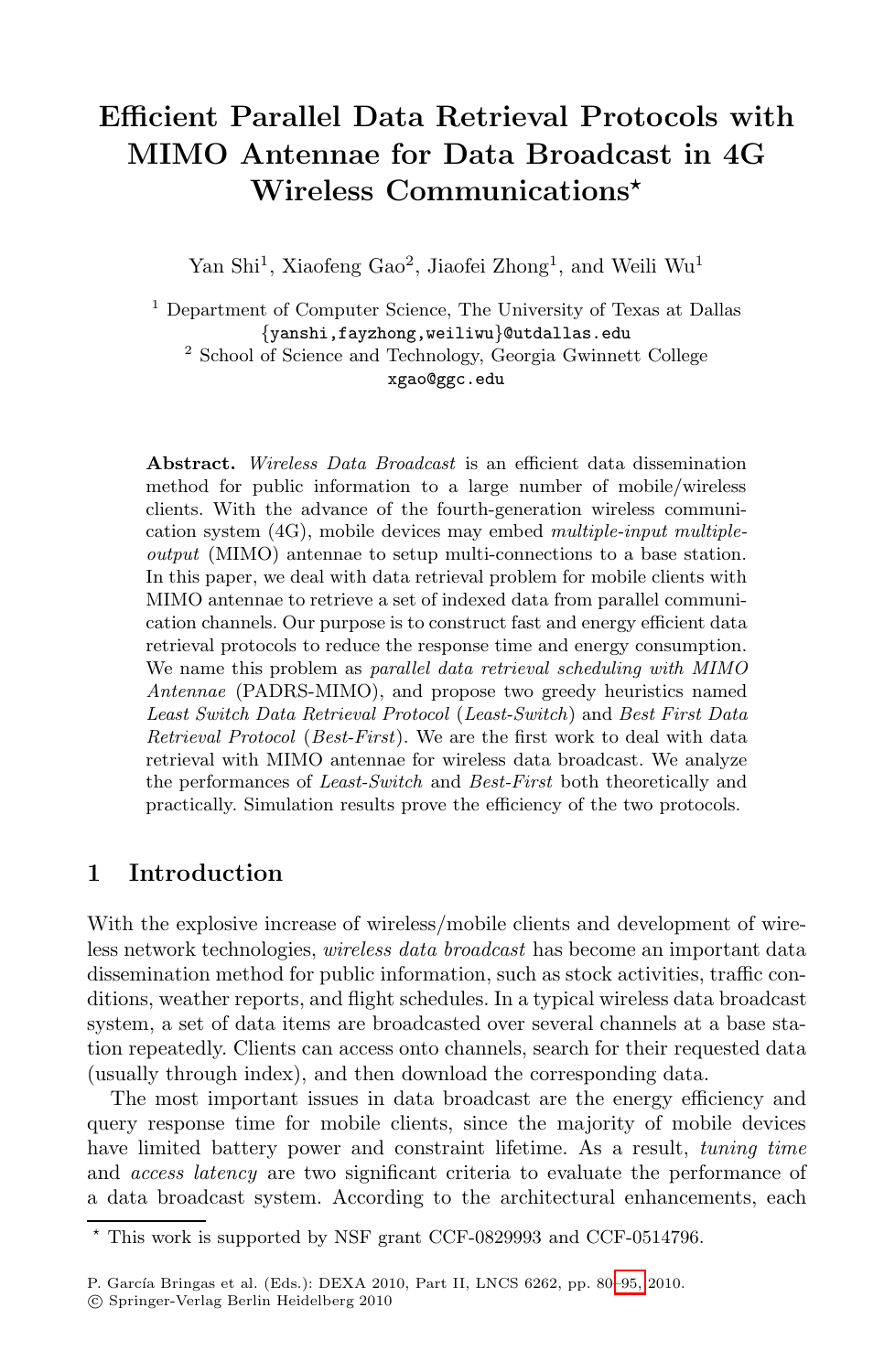[m](#page-14-0)obile device h[as t](#page-15-1)wo mode: active mod[e an](#page-15-2)d doze mode. They can only process operations in active mode, while "sleep" in doze mode to save energy. Consider a process from the time a client requires some data, to the time when this client finishes downloading, *tuning time* denotes the total time a client keeps active, while *access latency* denotes the time interval for the whole process. Intuitively, a critical problem to improve the performance of a wireless data broadcast system is to reduce the access latency and tuning time for clients.

Index technology is an efficient technique to reduce tuning time (e.g.,  $B^+$ -Tree [6], Huffman Tree [4], Hash Table [14], Exponential Index [13], Signature Index [17], etc). With the help of index technique, clients can first get the estimated waiting time offset and channel information of their requested data, sleep during this offset, wake up and tune in corresponding channel right before the target data appear. Formally, in an indexed parallel wireless data broadcast system, it takes three steps to retrieve a data item:

- 1. *Initial Probing*: the client tunes in some broadcast channel and decide when the next index is arriving;
- 2. *Searching*: the client searches through the indices and locate the requested data item on the broadcast channels;
- 3. *Retrieving*: the client tunes in the channel where the requested data item is at and download the data item when it arrives.

Based on different index techniques, the searching process may vary in different broadcast system. However, no matter what index technique is used, by the end of the searching process, the client should have the knowledge of the time offset and resided channel of the requested data. Since in this paper, we focus on the data retrieving process, we omit the discussion of searching process and index constructions and assume we know the locations of requested data.

If a client requires more than one data items, it needs to get the location of every data item, order them as a permutation, and download them one by one sequentially. If the order of data items [to](#page-14-1) retrieve is not appropriate, the client may spend unnecessarily extra time for downloading. Thus, a time efficient schedule for retrieving data from parallel channels which can reduce access latency is very important for the performance of the whole wireless data broadcast system. Moreover, during the data retrieving process, the tuning time is always the time needed for downloading the requested data. However, a client may switch among broa[dc](#page-14-2)[as](#page-14-1)[tin](#page-15-3)g channels several times (say, disconnect from one communication channel, and then construct connection to another channel). Switching among channels costs additional energy consumption [5], and thus the number of switchings during the data retrieving process also has notable impact on the energy efficiency of a data retrieving protocol. Therefore, a good data retrieving protocol should be able to reduce both access latency and number of switchings among channels during the retrieving process.

Some literatures discussed the data retrieval protocols to download a set of data from multiple broadcasting channels [3][5][9]. Their common assumption is that each client only has one antenna (or one retrieving process). Each time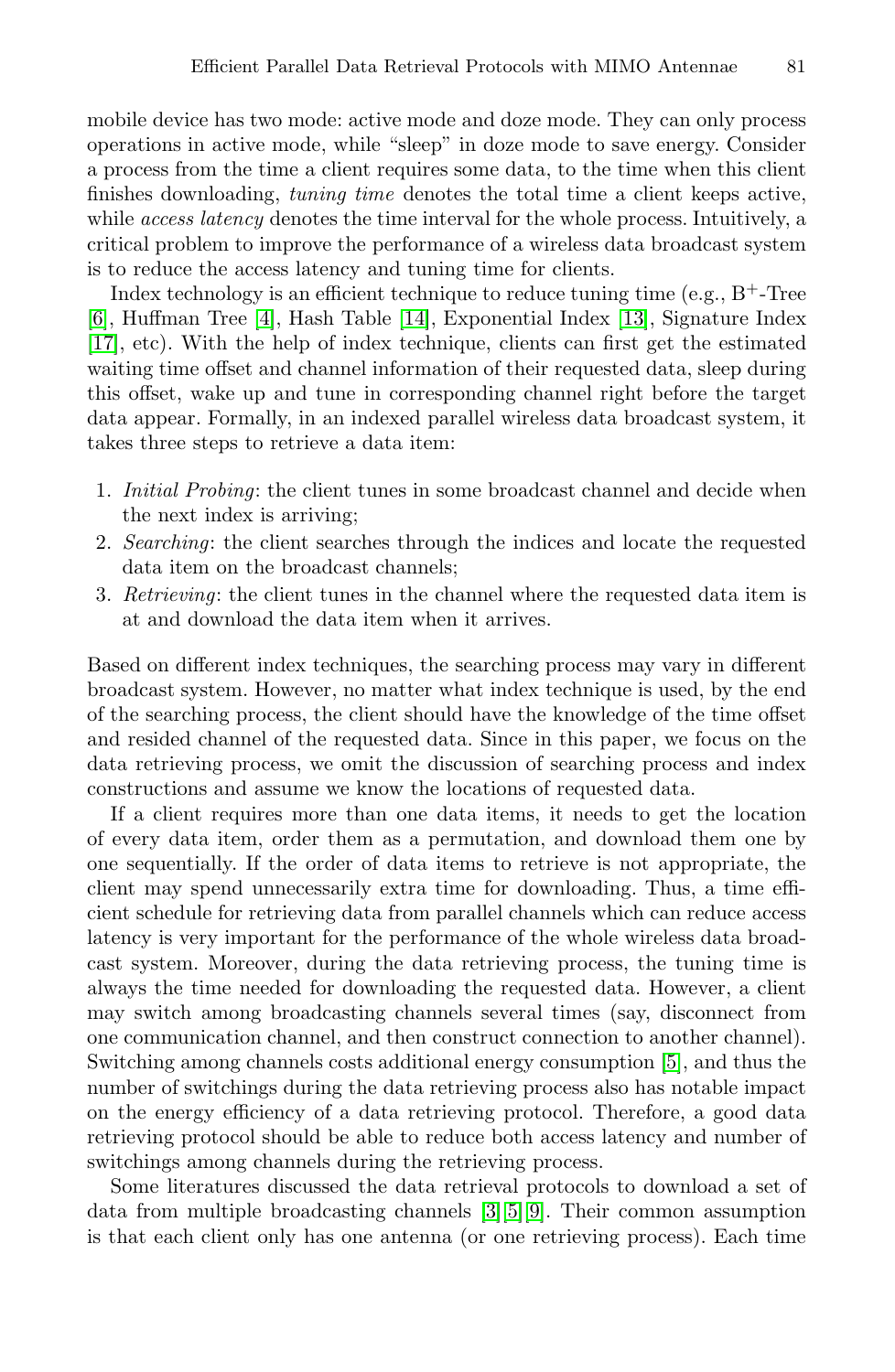the antenna can access onto one communication channel to set up one connection. However, only one connection results in narrow bandwidth and small throughput, which is a crucial physical constraint for wireless networks to satisfy increasing requirements with Quality of Service (QoS) guarantees.

To solve this problem, the Fourth-Generation Wireless Communication System (4G) applies *multiple-input multiple-output* (MIMO) technology, which allows different data streams to be transmitted simultaneously from different transmitter antennae. 4G is a complete evolution which will become a total replacement of current Third-Generation Network System (3G) in the next few years. It is predicted that at that time, the majority of mobile clients will be equipped with MIMO antenna for high-speed communications. They can access onto multiple channels in parallel and shorten the query processing time significantly.

As a result, the focus of our research is to discuss how to schedule the retrieving process of a set of requested data, given their time offset and resided channels, using a client with multiple antennae. Our target is to minimize the access latency and number of channels switchings for the client. In other words, by the employing protocols proposed in this paper, a client should be able to download a set of requested data using multiple retrieving processes in parallel, with short response time and minimum energy consumption. We name this problem as *Parallel Data Retrieval Scheduling with MI[M](#page-2-0)O Antennae* (PADRS-MIMO). In this paper, we pres[ent](#page-3-0) the communication model, formally define the PADRS-MIMO problem, and constr[uc](#page-7-0)t two greedy heuristics named *Least Switch Data Retrieval Protocol* (*Least-Switch*) and *Best First Data Retrieval Protocol* (*Best-First*). We are the first work to discuss the data re[trie](#page-12-0)val with MIMO antennae for wireless data broadcast problem and propose practical solutions. [W](#page-14-3)e analyze the performance of *Least-Switch* and *Best-First* both theoretically and practically, and prove their effectiveness and efficiency by simulation results.

<span id="page-2-0"></span>The rest of our paper is organized as follows: in Sec. 2 we list the related works to PADRS-MIMO; In Sec. 3 we propose the communication model and formally define PADRS-MIMO. Section 4 analyzes the nature of PADRS-MIMO, constructs two data retrieval protocols for PADRS-MIMO which are illustrated with detailed examples and theoretical analysis. Section 5 evaluates the two algorithms' performances from several aspects by simulation results. Section 6 concludes the whole work and provides future directions for this topic.

### **2 Related Works**

Multi-channel data broadcast has [b](#page-14-4)een a trend in the wireless data broadcast research area since it can significantly reduce the access latency by partitioning data onto multiple channels. Research works on multi-channel wireless data broadcast mainly focus on two aspects from the server side: how to schedule data on multiple channels to reduce access latency and how to design efficient indexing schemes to reduce tuning time.

Several literatures discussed the data scheduling problem on multiple channels in the wireless data broadcast environment. In [1], Ardizzoni et al. developed several algorithms based on dynamic programming techniques to optimally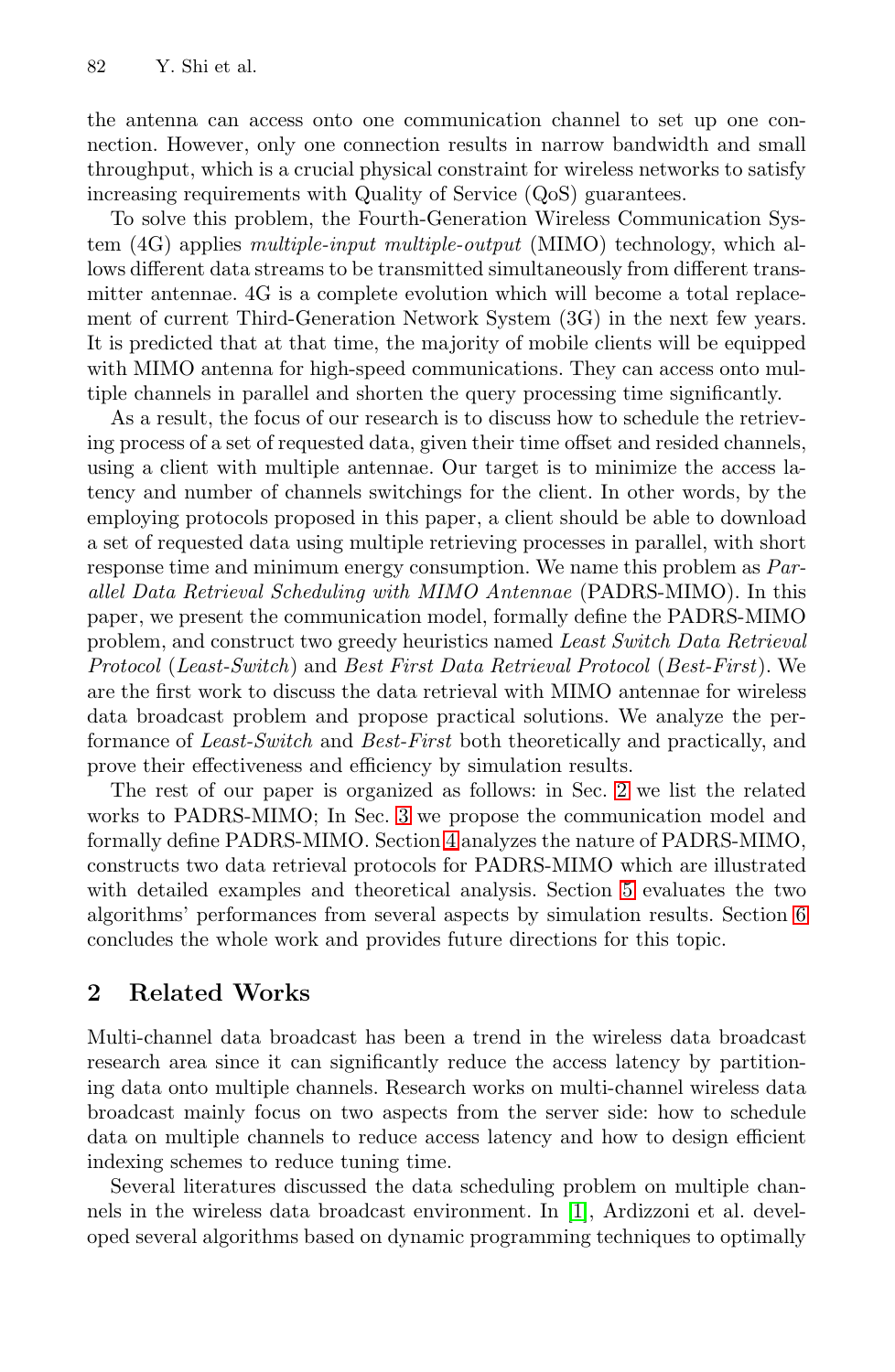schedule skewed data on multiple channels while preserving the flat broadcast scheme of each channel. Prabhakara et al. [7] provided a wide range of design considerations for the server which broadcasts over the multi-level multi-channel air cache to improve server's performance. Saxena et al. [8] presented a balanced on-line broadcast scheduling scheme which adopts a [hyb](#page-14-0)rid push-pull broadcast schedule per channel. In [15], how to minimize the average access latency by optimally partitioning data among multiple channels was discussed by Yee et al., and an approximation algorithm that is less complex than optimal solution yet with near-optimal performance was developed.

Indexing techniques of multi-channel wireless data broadcast not only discuss how to index data, but also concern about ho[w](#page-14-5) to allocate indices, given multiple channels. One popular way to allocate index is to assign certain channels as designated index channels and others as data channels. Jung et al. [4] presented a tree-structured index allocation method to allocate index on separate channels from data, which minimized average access latency by broadcasting [hot](#page-15-3) data and their indices more frequently than less hot data and their indices. Waluyo et al. [11] presented a global index sc[he](#page-14-1)mes where each index channel preserves a part of the index tree with replication among each other. Wang and Chen [12] adopted the distributed indexing technique proposed in [6] to multiple channel environment, by creating an virtual index tree for each data channel and multiplexing them onto one physical index channel.

<span id="page-3-0"></span>Despite of various literatures on scheduling and indexing problems on server's side, there is very little research about how to schedule the data retrieval process more efficiently. In [9], Sun et al. presented two algorithms to retrieve a set of requested data from parallel broadcast channels. Hurson et al. [5] gave other two heuristic algorithms to schedule data retrieving from multiple broadcast channels to reduce the access latency and number of switchings among channels. However, both work assume there can be only one process to retrieve data, and data are evenly allocated on multiple channels.

### **3 Problem Formulation**

In this section, we will discuss the communication model of MIMO wireless data broadcast system and formulate the PADRS-MIMO problem.

### **3.1 Communication Model**

A *program* is a complete broadcast cycle which contains a set of data and possibly some index information. Suppose a set of data  $D = \{d_1, \dots, d_{|D|}\}\$ are broadcasted in a program. Without the loss of generality, assume the keys of data items  $d_i \text{.} key$  in  $D$  are monotonically increasing. The popularity of data items in D are represented by their access probability. Let  $P = \{p_1, \dots, p_{|D|}\}\$ denote the access probability set of  $D$ , where each  $p_i$  is the access probability of  $d_i$  and we have  $\sum_{i=1}^{|D|} p_i = 1$ . Assume all data items in D have the same size, which fits in one *data bucket* on the broadcast channel.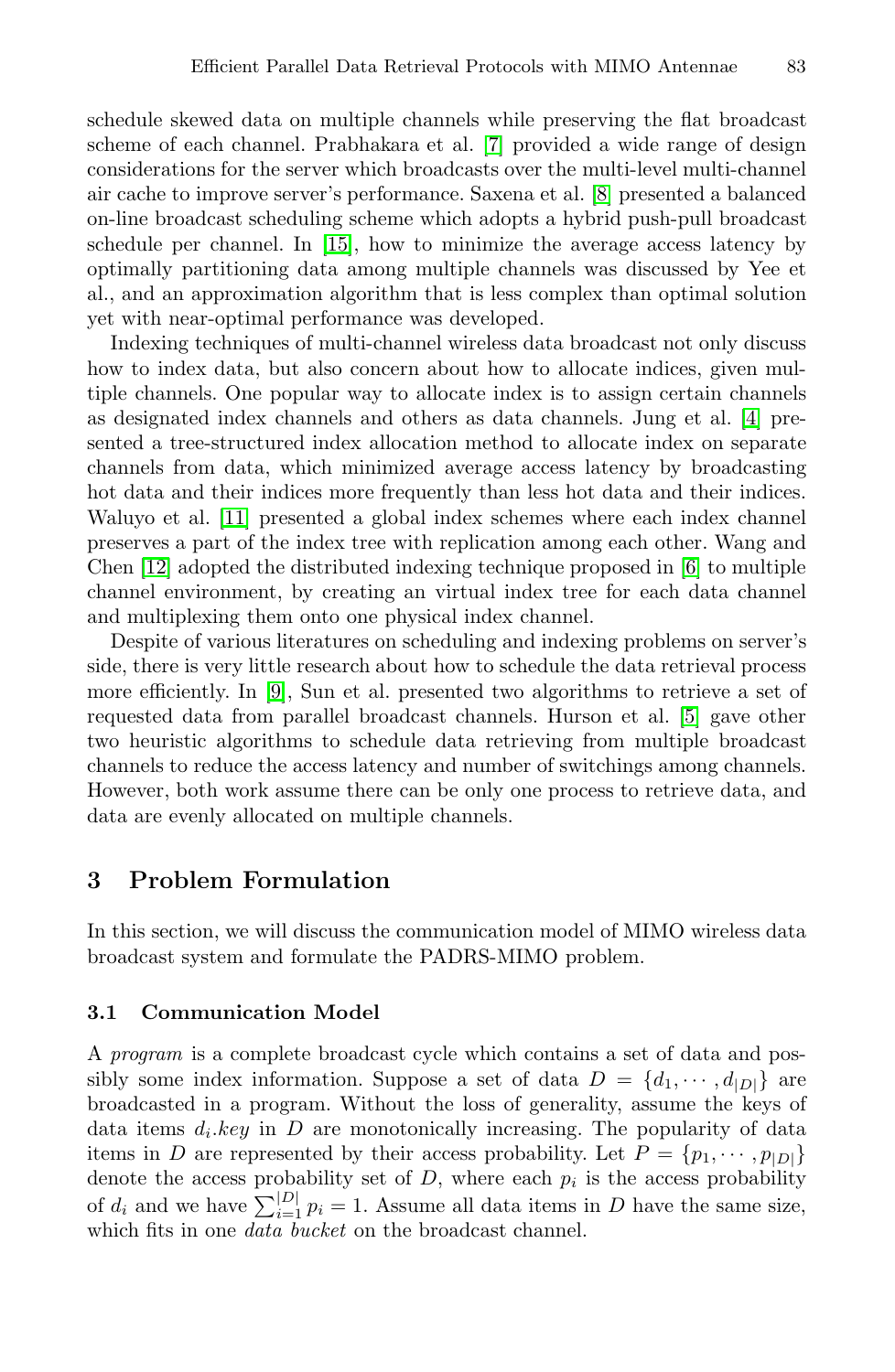D is allocated on N channels according to some data allocation method with respect to their access probability. Let  $bcast_i$  represent one round of broadcasting all data on the  $i^{th}$  channel, and  $blength_i = |{boxst}_i|$ . The  $blength_i$  of channel i is decided by the data allocation method used. Different from [5] and [9], we assume that  $blength<sub>i</sub>$  is not necessarily of the same length, which is a common feature of most data allocation methods. Let *bcycle* represent the total length of a program. Note that if any update is needed, it will take place between two consecutive programs. Therefore, within one program, the length of each broadcast channel needs to be the same. This can be achieved by making bcycle equal to the least common multiple of  $blength_i, i = 1, \dots, N$ . We define the time needed to broadcast one data bucket as one unit time. In a broadcast program, sequence numbers are assigne[d t](#page-14-2)o each data bucket to represent its time offset f[rom](#page-4-0) the beginning of the program, denoted as  $t, 1 \le t \le bcycle$ .

*Example 1.* A data set D with 10 items are to be broadcasted. Their keys are  $1, \dots, 10$  respectively. The access probability is  $P = \{0.1138, 0.0488, 0.0427, \dots\}$ 0.3414, 0.0854, 0.0682, 0.0379, 0.0569, 0.0341, 0.1707}, which follows *zipf* distribution, a typical distribution used to model non-uniform access patterns of web data [4]. D is allocated on  $N = 4$  broadcast channels using the *Dynamic Weight-Schedule* allocation method described in [3]. The data allocation result is illustrated in Fig. 1. Each data item is represented by its key value.

|                   |               |  |   |   |   |   | 4 | 4 | 4 |         |   |   | $bcast_1 = \{4\};$<br>$blength_1 = 1$              |
|-------------------|---------------|--|---|---|---|---|---|---|---|---------|---|---|----------------------------------------------------|
| $\mathcal{C}_{2}$ |               |  |   |   |   |   |   |   |   |         |   |   | $bcast_2 = \{10,1\};$<br>blength <sub>2</sub> = 2  |
| $C_3$             |               |  | 8 | 5 | 6 | 8 | 5 | 6 | 8 | 5       | 6 | 8 | $bcast_3 = \{5,6,8\};$<br>blength <sub>3</sub> = 3 |
| $C_4$             |               |  |   | 9 | っ | ာ |   | 9 | っ | ົ<br>د، |   | 9 | $bcast_4 = \{2,3,7,9\}$ ; $blength_4 = 4$          |
|                   | $bcycle = 12$ |  |   |   |   |   |   |   |   |         |   |   |                                                    |

<span id="page-4-0"></span>**Fig. 1.** Communication Model Example: Data Allocation of D

A mobile client has M antennae, which enables it to retrieve data using at most M processes in parallel. Due to technical constraints, the number of antennae is usually limited because of the size of mobile devices. The common number of antennae for mobile handsets is 2 or 3 [10]. On the other hand, the number of channels for a base station to broadcast data is relatively large. Therefore, we assume  $M < N$ .

As mentioned in Sec. 1, there are three steps to retrieve requested data from broadcasting channels. After *Initial Probing* and *Searching*, the client should know the location of each requested datum, which includes: key, resided channel, sequence number within the channel, and the channel blength, represented by a four-tuple  $\langle key, ch, sq, blend \rangle$  respectively. Based on the data allocation method, a data item  $d_i$  may be broadcasted multiple times in a program. The sq included in the tuple is defined as the sequence number of the first appearance of  $d_i$  in the broadcast program. For instance, if  $d_i$  is broadcasted on channel j,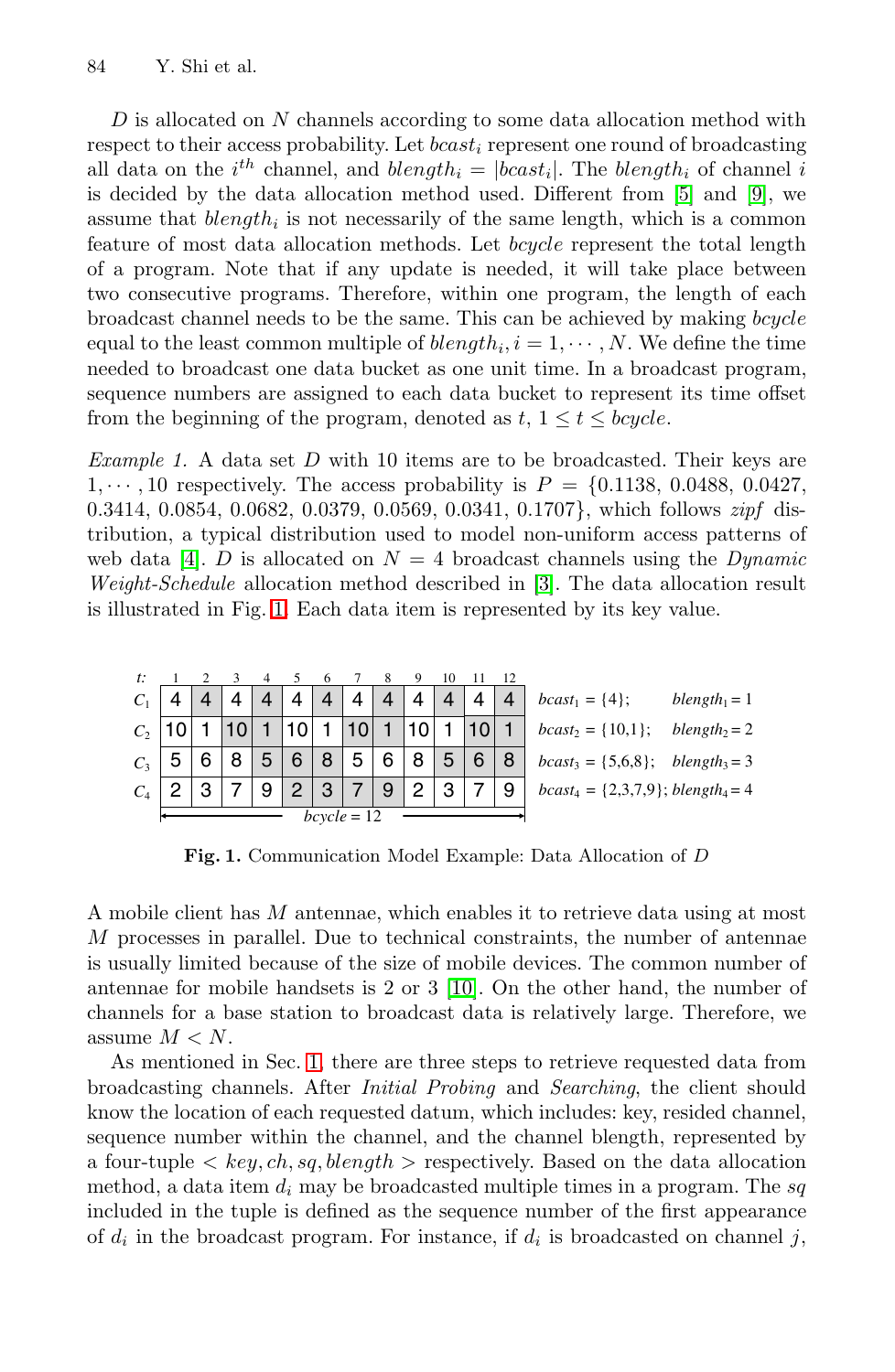its sq should be  $1 \leq sq \leq length_j$ . The sequence numbers of all data buckets broadcasting d*<sup>i</sup>* in a program can be easily computed given its sq and blength.

### **3.2 Parallel Data Retrieval Scheduling Problem**

The parallel data retrieval scheduling problem in a MIMO wireless data broadcast system can be addressed as follows. Given a base station broadcasting a set of data on multiple channels, a client with multiple antennae has a request of a subset of the data broadcasted. The client would like to start the data retrieving from a certain starting time. The problem is: 1) how to assign antennae to retrieve different data items in the requ[est](#page-14-1); and 2) how to order the retrieval of data items for each antenna, so that we can reduce

- **–** the access latency of the data retrieval,
- **–** number of switchings among broadcast channels.

Obviously, to reduce access latency is to reduce the time needed to retrieve a request. The reason why we want to reduce the number of switchings among channels is for the sake of energy efficiency. As discussed in [5], switching among channels also consumes energy. In general, one switching takes 10% of the active mode power consumption. However, the objectives of reducing access latency and reducing number of switchings can be contradictive to each other.

*Example 2.* In the broadcast program shown in Fig. 2, suppose the grey circled data items  $\{1,2,3,4\}$  are of request. The client has only one antenna and the starting point of retrieving process is at  $t = 1$ . If we want to minimize the access latency, the request should be retrieved in the order of " $3 \rightarrow 1 \rightarrow 4 \rightarrow 2$ " which takes only 7 time units but needs 3 switchings. However, if we want to minimize the switchings, the best retrieving order should be " $3 \rightarrow 4 \rightarrow 2 \rightarrow 1$ " which needs only 1 switching but takes 12 time units. This example shows that access latency and number of switchings can not be minimized at the same time.

<span id="page-5-0"></span>

**Fig. 2.** Example of Possible Objective Contradiction

To balance the two objectives mentioned above, we introduce a cost function that takes both of them into consideration:

**Definition 1.** *The cost of a parallel data retrieving schedule is evaluated as*  $c = \alpha \cdot AT + \beta \cdot S$ , where AT *is the access latency of the data retrieving process from the starting time (initial probing and searching processes not included);* S *is the number of switches among channels during the retrieving process.*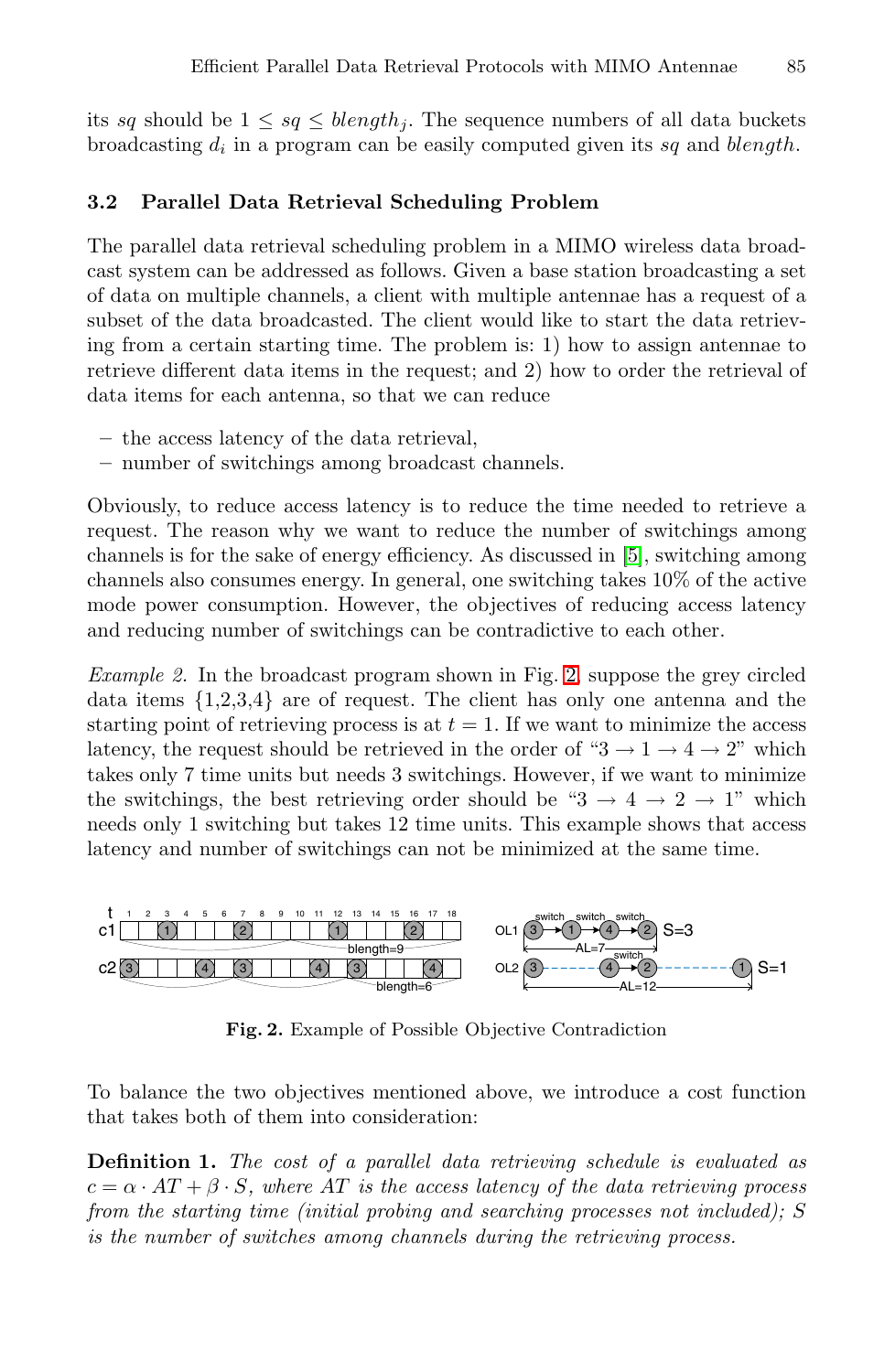$\alpha$  and  $\beta$  are adjustable parameters which can reflect the user's preference. For example, if the user's first priority is to get the requested data faster,  $\alpha$  should be increased; if energy is of more concern,  $\beta$  should be increased.

**Definition 2.** *A request*  $\mathbf{R} = \{R_1, \dots, R_w\}$  *is a client request to retrieve* w *data items in a broadcast program.* Each  $R_i \in \mathbf{R}$  *is a four-tuple:*  $\lt key, ch, sq, blend \gt k$ .  ${R_i \text{.} key | R_i \in \mathbf{R}} \subseteq {d_j \text{.} key | d_j \in D}.$ 

Given a request **R**, there may be some channels that do not contain any data items in **R**. During data retrieving, these channels will not affect the retrieving process at all, and thus can be ignored. In other words, when retrieving a request, we are only interested in broadcast channels which has requested data on them. Therefore, we have the following definition:

**Definition 3.** *Given* **R**, let  $CH = \{ch_1, \dots, ch_K\}$ ,  $K = \bigcup_{R_i \in \mathbf{R}} \{R_i, ch\}$ . CH *is a set of requested channels where requested data reside.*  $\forall ch_i \in CH$ , define:

- $-$  ch<sub>i</sub>,begin  $=$  min<sub>R<sub>j</sub></sub>.ch=ch<sub>i</sub></sub>  $R_j$ .sq}: starting sequence number of required data on ch<sub>i</sub><sup>*;*</sup>  $-$  ch<sub>i</sub>.end  $=$   $\max_{R_j \cdot ch = ch_i} \{R_j \cdot sq\}$ : ending sequence number of required data on ch<sub>i</sub><sup>*;*</sup>
- **–** ch*i*.blength*:* blength *of* ch*i.*

**Definition 4.** *Given* **R***, a data retrieval schedule is a set of ordered lists of data items (represented by their key values)*  $\mathbf{OL} = \{OL_1, \cdots, OL_M\}$  *for* M *processes, where each* OL*<sup>i</sup> provides a schedule for one process. There should be*  $\bigcup_{OL_j \in \mathbf{OL}} \{d_i \cdot key | d_i \in OL_j\} = \bigcup_{R_j \in \mathbf{R}} \{R_j \cdot key\}.$  ∀OL<sub>i</sub> ∈ **OL***, define:* 

- $\sim$  *OL<sub>i</sub>*, *t* as the fi[r](#page-14-1)st time slot after retrieving the last data item in  $OL_i$ ;
- $-OL_i.ch$  *as the channel of the last data item in*  $OL_i$ ;
- $-OL_i.c$  *as the total downloading cost for*  $OL_i$ *, where*  $c = \alpha AT + \beta S$ *.*

In data retrieving, we need to pay attention to possible conflicts of retrieving data buckets on parallel channels. If a retrieving process is on  $ch<sub>i</sub>$  at time t, there will be a conflict if it tries to download a datum on  $ch_j$   $(j \neq i)$  which also appears at t, because the time needed to switch between channels is not neglectable, which is almost equivalent to broadcasting one data bucket [5]. More formally:

**Definition 5.** *For a retrieving process* OL*i, a conflict will occur if it wants to retrieve*  $R_j$  *at*  $OL_i.t$ *, where*  $R_j.sq = OL_i.t \% R_j.blength$  $R_j.sq = OL_i.t \% R_j.blength$  $R_j.sq = OL_i.t \% R_j.blength$ *, and*  $R_j.ch \neq OL_i.ch$ *.* 

Based on the above definitions, PADRS-MIMO can be more formally defined:

<span id="page-6-0"></span>**Definition 6.** *Given* D *broadcasted on* N *channels, a client with* M *antennae has a request* **R***.* t<sub>0</sub> *is a predefined starting point in a program for the client to start retrieving* **R***, which is not necessarily the beginning of a program. The* parallel data retrieval scheduling with MIMO Antennae *problem (PADRS-MIMO) is to develop a function*  $f : {\bf{R}}$ ,  $t_0 \} \rightarrow$  **OL** *to produce a schedule* **OL** *without any conflicts, so that the cost function* c *defined in Def. 1 is as small as possible.*

Let us use an example to illustrate the above definitions.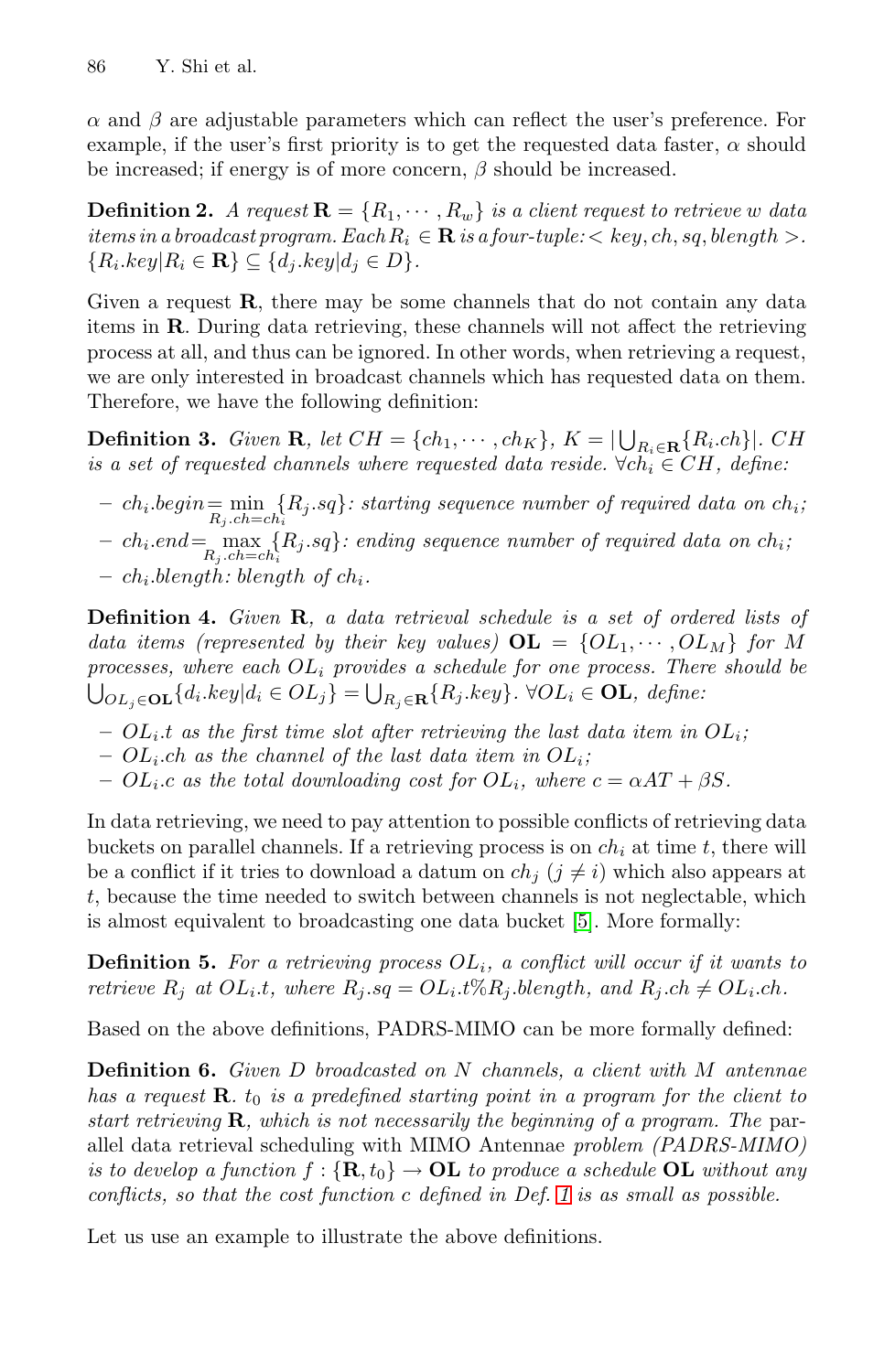*Example 3.* In the broadcast program in Example 1, assume a client with  $M = 2$ antennae has a request  $R = \{1, 2, 6, 8, 9\}$ . The predefined starting time is  $t_0 = 3$ . The cost function parameters are  $\alpha = 1$  and  $\beta = 2$ . The request channel set CH and a schedule  $\mathbf{OL} = \{OL_1, OL_2\}$  are shown in Fig. 3. If  $OL_1$  wants to retrieve  $d_4$  at time 9, there will be a conflict because  $OL_1.t = 9$  and  $OL_1.ch = 2 \neq 1$ .

<span id="page-7-0"></span>

**Fig. 3.** Example of R, CH, **OL** and conflict

### **4 Efficient Parallel Data Retrieval Scheduling**

As discussed in Sec. 3, how to schedule the request to multiple retrieving processes can significantly influence the access latency and energy consumption for clients. In this section, we introduce several algorithms to solve PARDRS-MIMO.

<span id="page-7-1"></span>We first consider the relation between  $K:$  number of channels where requested data **R** locates; and M: number of available processes a client can use to retrieve data in parallel. When  $K \leq M$ , it is obvious that the optimal schedule is to assign a different process to retrieve requested data on each channel. This schedule requires only K processes. In the following discussion for algorithm construction, we assume that  $K > M$ . We will present two scheduling algorithms of parallel data retrieval for clients equipped with MIMO antennae. The first algorithm is *Least Switch Data Retrieval Scheduling* (*Least-Switch*), which guarantees the least switching number  $S$ , and tries to minimize  $AL$ , while the second algorithm is *Best First Data Retrieval Scheduling* (*Best-First*), which minimizes global cost function c.

#### **4.[1](#page-8-0) Least Switch Data Retrieval Scheduling (***Least-Switch***)**

For one retrieving process, switching among channels not only will consume energy, but also may introduce unnecessary conflicts. An intuitive thought is to minimize the total number of switchings among channels during the complete data retrieval. Therefore, we develop an algorithm which guarantees the least number of switchings among channels. Alg. 1 presents the *Least-Switch* protocol and Alg. 2 computes the cost function used in Alg. 1.

*Least-Switch* (Alg. 1) can be decomposed into two steps. The first step (Line 2 to 4) is to find the M channels to read. The criteria is the time needed for each channel to retrieve all requested data on the channel starting from  $t_0$ ,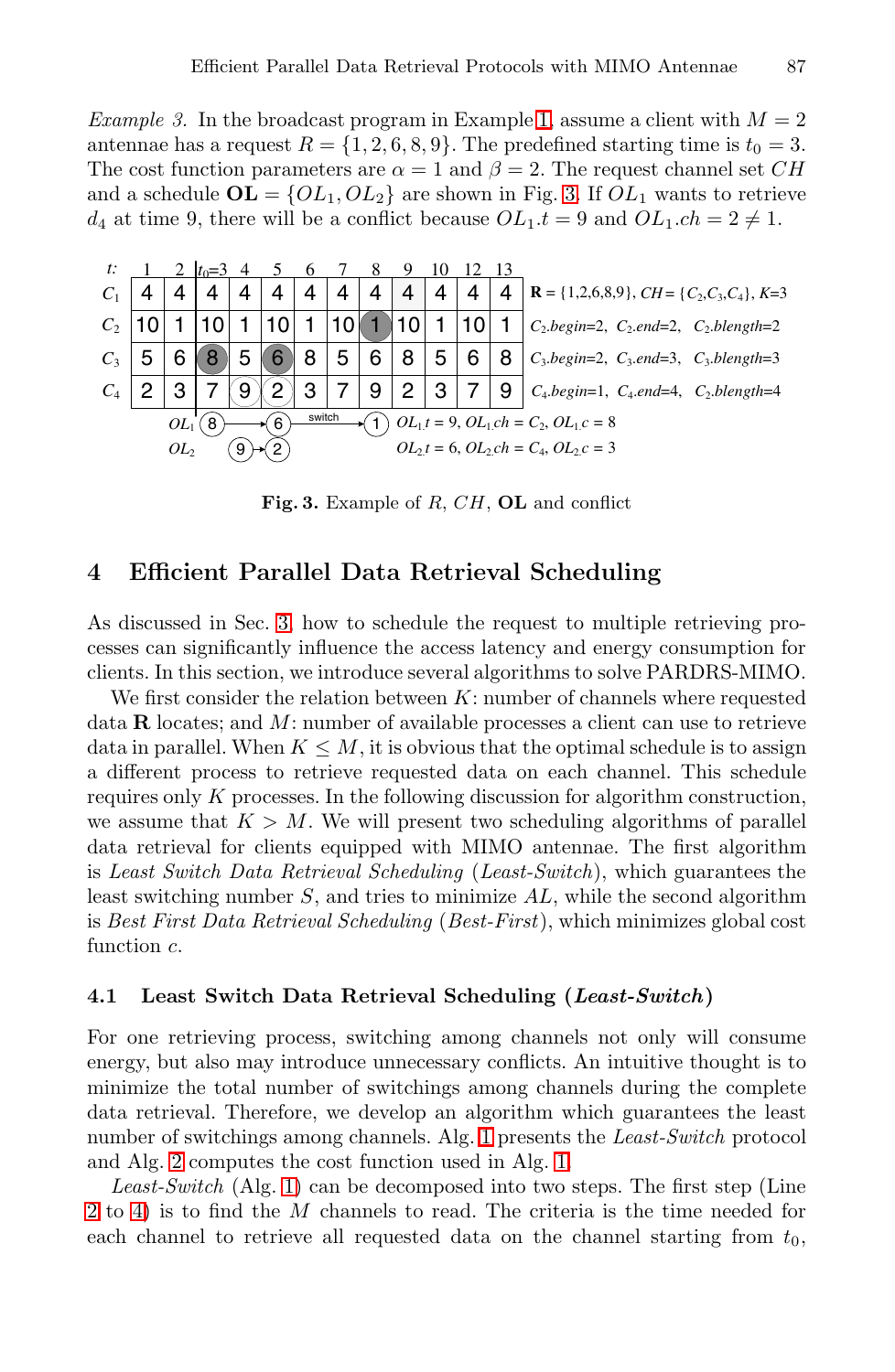<span id="page-8-0"></span>which is evaluated by cost function  $c$ .  $M$  channels with the longest time will be assigned to the  $M$  processes. The second step (Line 5 to 8) is to read the rest  $K - M$  channels. Choose the process with least cost, append to it the channel which requires the longest time to retrieve all requested data on it. If several processes have the same cost, randomly choose one to proceed. The M processes keep reading the remaining channels until all  $K$  channels are read and  $R$  is completely retrieved. Note that in Algorithm 1, once we append a channel ch *j* to an  $OL_i$ , it means appending every data item on this channel to  $OL_i$  with the order calculated from  $OL_i.t$  and  $ch'_j.blength$ .  $OL_i.t$ ,  $OL_i.c$  and  $OL_i.ch$  should also be changed correspondingly afterwards.

| <b>Algorithm 1.</b> Least Switch Data Retrieval Scheduling (Least-Switch)                                                                                  |  |  |  |  |
|------------------------------------------------------------------------------------------------------------------------------------------------------------|--|--|--|--|
| <b>Input:</b> R; $CH$ ; $t_0$ .                                                                                                                            |  |  |  |  |
| Output: OL.                                                                                                                                                |  |  |  |  |
| 1: $\forall 1 \leq i \leq M$ , $OL_i.t = t_0$ , $OL_i.c = 0$ , $OL_i.ch = \emptyset$ .                                                                     |  |  |  |  |
| 2: Sort CH in descending order by $c(OL_1, ch_i, 1, 0)$ as CH'.                                                                                            |  |  |  |  |
| 3: Append $ch'_1, \cdots, ch'_M$ to $OL_1, \cdots, OL_M$ correspondingly.                                                                                  |  |  |  |  |
| 4: $CH' = CH' \setminus \{ch'_1, \cdots, ch'_M\}.$                                                                                                         |  |  |  |  |
| 5: while $CH' \neq \emptyset$ do                                                                                                                           |  |  |  |  |
| $OL_i^* = \arg \min \{OL_i.c\}$ ; append $ch_j'^* = \arg \max \{c(OL_i^*, ch_i', 1, 0)\}$ to $OL_i^*$ .<br>6:<br>$OL_i \in \mathbf{OL}$<br>$ch'_i \in CH'$ |  |  |  |  |
| $CH' = CH' \setminus \{ch_i'^{*}\}.$<br>7:                                                                                                                 |  |  |  |  |
| 8: end while                                                                                                                                               |  |  |  |  |

The reason why in *Least-Switch* we every time append the longest channel to the fastest process is that access latency of the complete data retrieval is determined by the process which takes the longest time. Therefore, we would like to balance the time needed by each process to avoid delay caused by some process which is much more slower than others. This can be achieved by keeping appending the "longest" channel remained to the fastest process.

Algorithm 2, the computation of the cost function plays an importance role in the *Least-Switch*. The input of the cost function is candidate process  $OL_i$ , channel  $ch_j$ , and parameters  $\alpha$  and  $\beta$ . It will return the cost of downloading all requested data on ch*<sup>j</sup>* starting from OL*i*.t. Since *Least-Switch* always guarantees the minimum number of [swit](#page-9-0)chings, it is not necessary to consider switching during evaluating the cost function. Therefore, we set  $\alpha = 1$  and  $\beta = 0$ .

For initial channel assignment to  $M$  processes, no switching is needed to tune in the target channel and thus no conflicts will occur. There are three possible cases (Line 3 to 7):

**Case 1:** If the starting point  $local = OL_i.t\%ch_j.blength$  is before or at  $ch_j. begin in a broadcast round on  $ch_j$ , the access latency is simply the distance$ between  $ch_j$  *end* and the starting point (Line 10).

**Case 2:** If the starting point is between  $ch_j \text{.} begin$  and  $ch_j \text{.} end$  or at  $ch_j \text{.} end$ , the access latency will be  $ch_j.blength - local + g_2 + 1$ , where  $g_2$  is the requested data appeared right before or at local.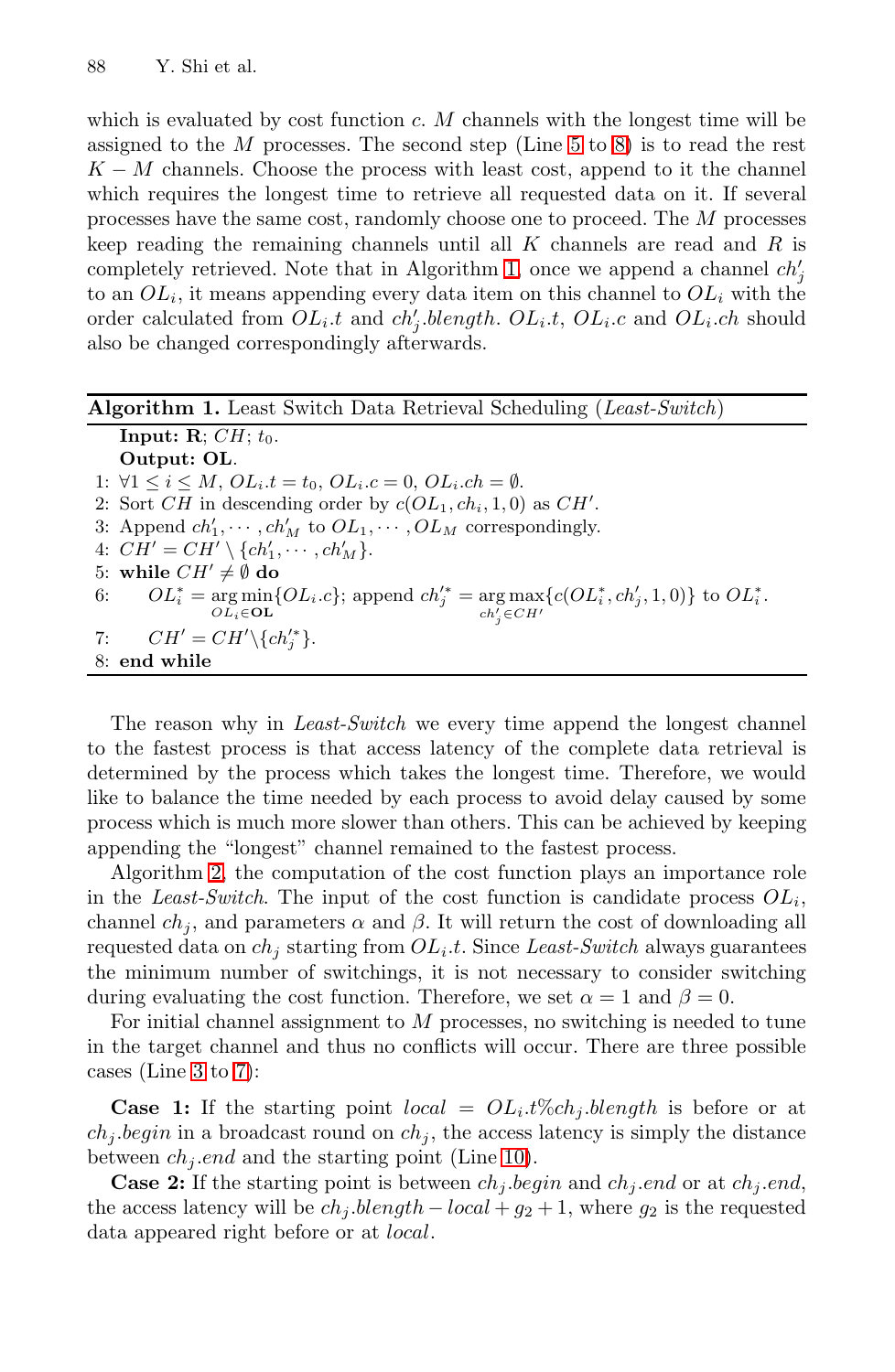**Case 3:** If local is after  $ch_j$  end, the process needs to wait till the next  $ch_j$  end to finish downloading all requested data on  $ch_i$ , that is,  $ch_i$  blength – local +  $ch_j.end + 1$  time slots.

<span id="page-9-0"></span>When  $OL_i.ch \neq ch_j$  (Line 8 to 13), possible conflicts should be considered. The computation of cost is similar except for two differences: 1) If local lies exactly at  $ch<sub>i</sub>$ .begin, the access latency should be computed as Case 2. This is because the data item at  $ch_j \tbegin{bmatrix} \text{.} \\ \text{.} \end{bmatrix}$  be the last requested data on  $ch_j$ available for  $OL_i$  due to the conflict; 2) Similarly, if *local* lies at  $ch_j$  end, the access latency should be computed as Case 3.

|     | <b>Algorithm 2.</b> Cost Function $c(OL_i, ch_i, \alpha, \beta)$                                                                                                                   |  |  |  |  |
|-----|------------------------------------------------------------------------------------------------------------------------------------------------------------------------------------|--|--|--|--|
|     | <b>Input:</b> $OL_i$ , $ch_i$ , $\alpha$ , $\beta$ .                                                                                                                               |  |  |  |  |
|     | <b>Output:</b> Cost for $OL_i$ to download data on channel $ch_i$ .                                                                                                                |  |  |  |  |
|     | 1: $local = OL_i.t\%ch_i.blength$<br>$\triangleright$ if $local = 0$ , let $local = blend$                                                                                         |  |  |  |  |
|     | 2: $g_1 = \max_{R_k \text{ .} ch = ch_i} \{R_k \text{ .} sq   R_k \text{ .} sq < local\}; g_2 = \max_{R_k \text{ .} ch = ch_i} \{R_k \text{ .} sq   R_k \text{ .} sq \le local\}.$ |  |  |  |  |
|     | 3: if $OL_i.ch = \emptyset$ then<br>$\triangleright$ calculate cost at initial stage                                                                                               |  |  |  |  |
| 4:  | $S=0$                                                                                                                                                                              |  |  |  |  |
| 5:  | if $local < chi$ begin then $AL = chi$ end $-local + 1$ ;                                                                                                                          |  |  |  |  |
| 6:  | else if $ch_j \text{.} begin < local \leq ch_j \text{.} end$ then $AL = ch_j \text{.} length - local + g_1 + 1$ ;                                                                  |  |  |  |  |
| 7:  | else $AL = ch_j.blength - local + ch_j.end + 1$ ; end if                                                                                                                           |  |  |  |  |
|     | 8: else<br>$\triangleright$ calculate cost with switch                                                                                                                             |  |  |  |  |
| 9:  | $S=1$                                                                                                                                                                              |  |  |  |  |
| 10: | if $local < chi$ begin then $AL = chi$ end $-local + 1$ ;                                                                                                                          |  |  |  |  |
| 11: | else if $ch_i \text{.} begin \leq local \lt ch_i \text{.} end$ then $AL = ch_i \text{.} being th - local + q_2 + 1$ ;                                                              |  |  |  |  |
| 12: | else $AL = ch_j.blength - local + ch_j.end + 1$ ; end if                                                                                                                           |  |  |  |  |
|     | $13:$ end if                                                                                                                                                                       |  |  |  |  |
|     | 14: Return $c = \alpha \times AL + \beta \times S$                                                                                                                                 |  |  |  |  |

**Lemma 1.** *The minimum number of switchings for a client with* M *processes [t](#page-8-0)o down[loa](#page-8-0)d requested data allocated on* K *channels is*  $K - M$  *(when*  $K > M$ *).* 

*Proof.* Consider one process first. [If](#page-8-0) data [a](#page-8-0)re located on K channels, the process has to visit each channel at least once. Suppose it first accesses ch*i*, it has to switch to the rest  $K-1$  channels. Hence, min $S = K-1$ . If we have M processes, only the first M channels accessed do not need switchings, so  $\min S = K - M$ .  $\Box$ 

**Theorem 1.** Least-Switch *guarantees minimum switchin[gs](#page-6-0) to download* **R***.*

*Proof.* From Line 3 in Alg. 1, M processes will access onto M channels without switching. According to the procedure between Line 5 and 8, and the fact that each data will only be downloaded once, each candidate channel  $ch_i \in CH'$ will only be visited once. Therefore, in total *Least-Switch* has  $S = K - M$ . By Lemma 1, this algorithm guarantees the minimum number of switchings.  $\Box$ 

*Example 4.* Fig. 4 is the result of *Least-Switch* with the setting in Example 3. The eclipses are the decision procedure and rectangles are the resulting schedules.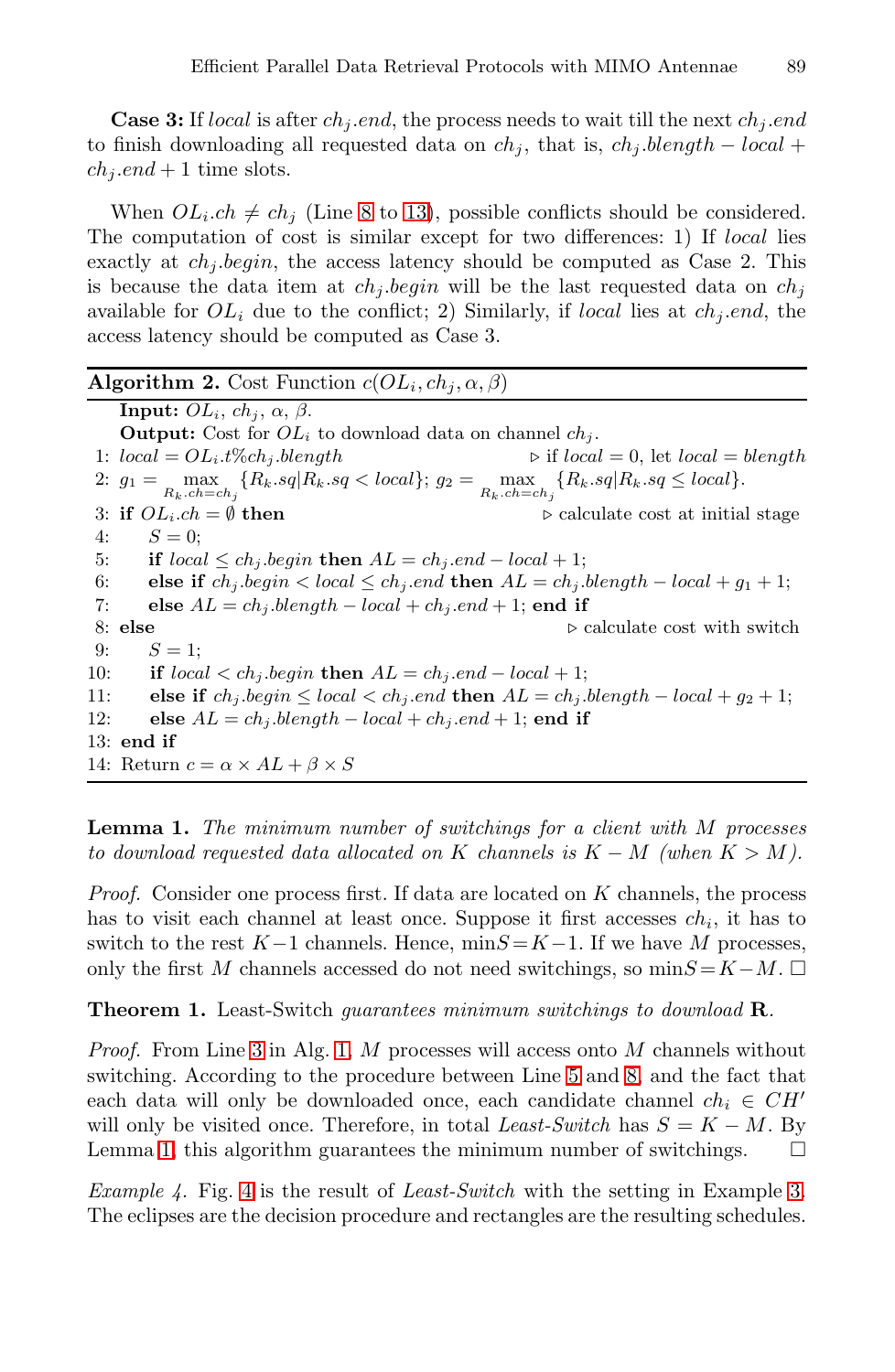

**Fig. 4.** Example of *Least-Switch* scheduling scheme

### **4.2 Best First Data Retrieval Schedu[lin](#page-10-0)g (***Best[-F](#page-11-0)irst***)**

<span id="page-10-0"></span>*Least-Switch* discussed in Section 4.1 can minimize the switching among channels during the entire data retrieval. However, if two requested data items on one channel are far from each other, the retrieving process reading that channel may miss the chance to retrieve available data items on other channels during waiting and thus increase the access latency. In order to take account of both the access latency and number of switching, we introduce the second algorithm which adopts the idea of best-first search, as illustrated in Alg. 3 and Alg. 4.

| <b>Algorithm 3.</b> Best First Data Retrieval Scheduling ( <i>Best-First</i> )                                                                                 |
|----------------------------------------------------------------------------------------------------------------------------------------------------------------|
| <b>Input:</b> $\mathbf{R}$ ; $CH$ ; $t_0$ .                                                                                                                    |
| Output: OL.                                                                                                                                                    |
| 1: $\forall 1 \leq i \leq M$ , $OL_i.t = t_0$ , $OL_i.c = 0$ , $OL_i.ch = \emptyset$ .                                                                         |
| 2: $\forall 1 \leq i \leq K$ , let $ch_i \, R^*$ be the $R_j$ that appears first on $ch_i$ after $t_0$ .                                                       |
| 3: Sort CH ascendingly by $c(OL_1, ch_i.R^*, \alpha, \beta)$ as CH'. To break tie, select the one                                                              |
| with longer $ch_i.blength$ if two channels have the same cost.                                                                                                 |
| 4: Append $ch'_1 \, R^*, \cdots, ch'_M \, R^*$ to $OL_1, \cdots, OL_M$ correspondingly.                                                                        |
| 5: $\mathbf{R} = \mathbf{R} \setminus \{ch'_1 \cdot R^*, \cdots, ch'_M \cdot R^*\}$ ; Update <i>CH</i> .                                                       |
| 6: while $ CH  > M$ do                                                                                                                                         |
| 7: $OL_i^* = \arg\min\{OL_i.c\}$ ; append $R_j^* = \arg\min\{c(OL_i^*, R_j, \alpha, \beta)\}\$ to $OL_i^*$ .<br>$OL_i \in \mathbf{OL}$<br>$R_i \in \mathbf{R}$ |
| 8: $\mathbf{R} = \mathbf{R} \setminus \{R_i^*\};$ Update <i>CH</i> .                                                                                           |
| 9: end while                                                                                                                                                   |
| 10: Sort <b>OL</b> descendingly by $OLi.c$ .                                                                                                                   |
| 11: for $i=1$ to M do                                                                                                                                          |
| Append $ch_i^* = \arg \min \{c(OL_i, ch_i', \alpha, \beta)\}\$ to $OL_i$ ; $CH = CH \setminus \{ch_i^*\}.$<br>12:<br>$ch'_i \in CH'$                           |
| $13:$ end for                                                                                                                                                  |
|                                                                                                                                                                |

*Best-First* (Alg. 3) can be interpreted as three phases:

**Phase 1:** *Initial Assignment* (Line 1 to 5). Starting from  $t_0$ , for each channel  $ch_i \in CH$ ,  $ch_i \cdot R^*$  is its first appeared requested data item. All K channels will be sorted in ascending order by their ch*i*.R<sup>∗</sup> into CH . ch*i*.R<sup>∗</sup> of the first M  $ch'_{i}$  will be assigned to M processes respectively and removed from request list R.  $OL_i.t$ ,  $OL_i.c$  and  $OL_i.ch$  should also be updated correspondingly. If there is any tie occurred, the requested data whose channel has longer blength will be selected. This is out of the consideration that requested data on channels with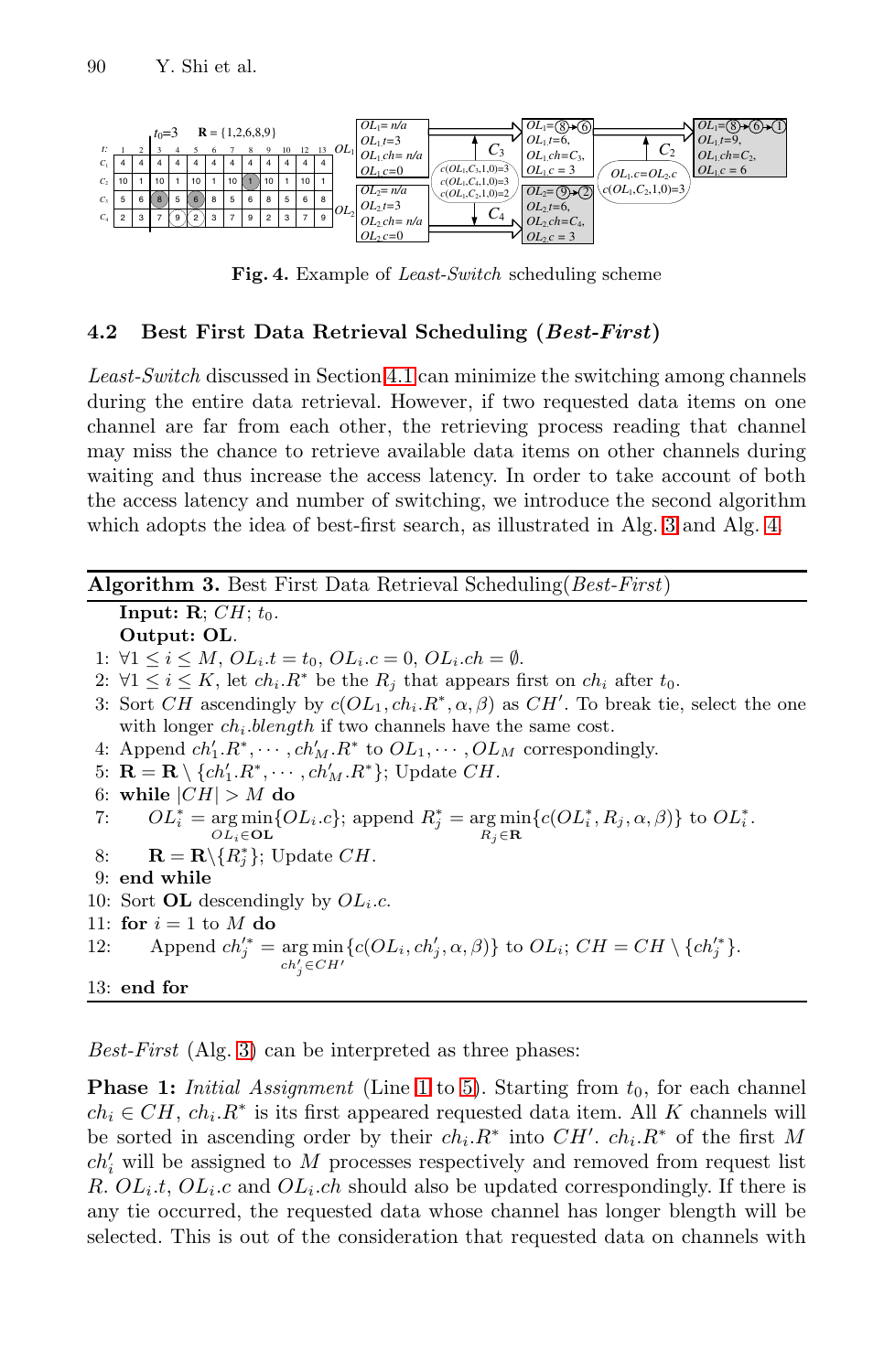longer blength appear less frequently in the broadcast program, and thus the client will need longer time to wait for it.

**Phase 2:** *Best First Assignment* (Line 6 to 9). The idea of best first search is adopted in this [pha](#page-10-0)se [to](#page-10-0) choose the next data item to retrieve. We first choose the process  $OL_i^*$  with least cost, and append  $R_j^*$  which needs the least cost for  $OL_i^*$  to retrieve. Note that for  $OL_i^*$ , there might be multiple  $R_j^*$  with the same anticipated cost to retrieve. To break the tie,  $R_j^*$  with longer blength will be chosen.  $OL_i.t$ ,  $OL_i.c$  and  $OL_i.ch$  should be updated after the assignment. If  $ch_i$ does not contain requested data any more, it should be removed from CH. This procedure will continue until there are only M channels with requested data left.

<span id="page-11-0"></span>**Phase 3:** *Final Assignment* (Line 10 to 13). When there are only M channels with requested data on them, they will be assigned to the  $M$  processes with the same reason as if  $K \leq M$ . M processes will first be sorted by their total cost so far. Starting from the process with the most cost, it will append the channel that costs least for it to finish retrieving. Once again, the reason of doing this is to balance the cost of each process in order to avoid unnecessary delay caused by possible "super-costly" process.

|    | <b>Algorithm 4.</b> Cost Function $c(OL_i, R_i, \alpha, \beta)$                        |                                                       |  |  |  |  |
|----|----------------------------------------------------------------------------------------|-------------------------------------------------------|--|--|--|--|
|    | <b>Input:</b> $OL_i$ , $R_i$ , $\alpha$ , $\beta$ .                                    |                                                       |  |  |  |  |
|    | <b>Output:</b> Cost for $OL_i$ to download data $R_i$ .                                |                                                       |  |  |  |  |
|    | 1: $local = OL_i.t\%R_i.blength$                                                       | $\triangleright$ if $local = 0$ , let $local = blend$ |  |  |  |  |
|    | 2: if $OL_i.ch = R_i.ch \vee OL_i.ch = \emptyset$ then                                 | $\triangleright$ initial stage or no switch           |  |  |  |  |
| 3: | $S=0$ :                                                                                |                                                       |  |  |  |  |
| 4: | if $local \leq R_i$ sq then $AL = R_i$ sq $- local + 1$ ;                              |                                                       |  |  |  |  |
| 5: | else $AL = R_j.blength - local + R_j.sq + 1$ ; end if                                  |                                                       |  |  |  |  |
|    | $6:$ else                                                                              | $\triangleright$ switch from one channel to another   |  |  |  |  |
| 7: | $S=1$                                                                                  |                                                       |  |  |  |  |
| 8: | if $local \leq R_i$ .sq - 1 then $AL = R_i$ .sq - $local + 1$ ;                        |                                                       |  |  |  |  |
| 9: | else $AL = R_i \cdot \text{blength} - \text{local} + R_i \cdot \text{sq} + 1$ ; end if |                                                       |  |  |  |  |
|    | 10: end if                                                                             |                                                       |  |  |  |  |
|    | 11: Return $c = \alpha \times AL + \beta \times S$                                     |                                                       |  |  |  |  |
|    |                                                                                        |                                                       |  |  |  |  |

Different from Alg. [2,](#page-6-0) the cost computed in *Best-First* is related to single requested data item, instead of a channel. As described in Al. 4, For each OL*<sup>i</sup>* and  $R_j$  pair, there are two possible cases: 1)  $OL_i$  is on the same channel as  $R_j$ or  $OL<sub>i</sub>$  is still empty (Line 2 to 5) and 2) they are on different channels (Line 6 to 10). In the first case, no switching between channels is needed, and access latency can be easily computed. In the second case, one switching is required, and the possible conflict should be considered.

*Example 5.* With the setting in Example 3, *Best-First* is performed as shown in Fig. 5, with  $\alpha = 1$  and  $\beta = 2$ . The eclipses are the decision procedure and rectangles are the resulting schedule.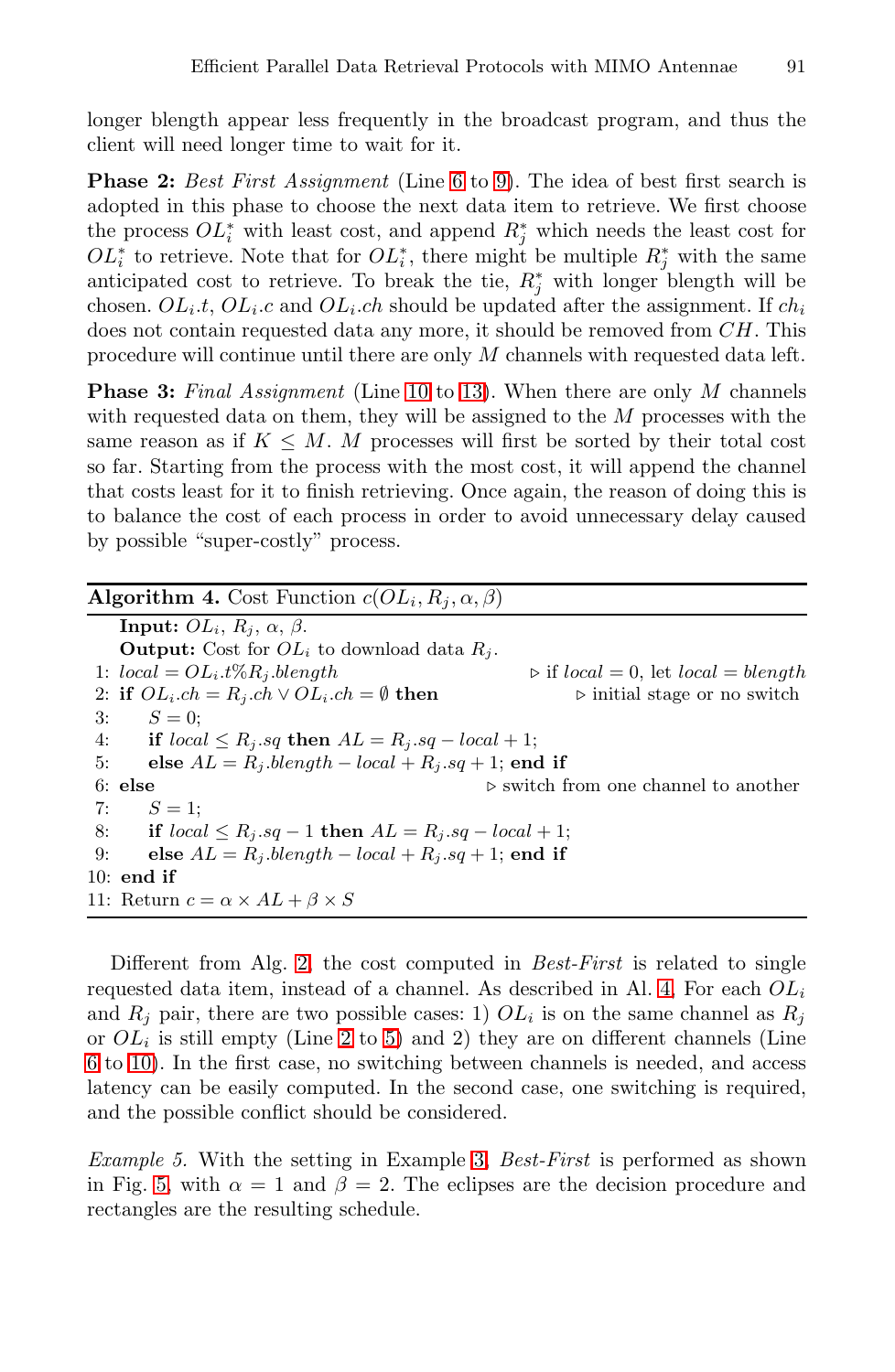<span id="page-12-0"></span>

**Fig. 5.** Example of *Best-First* scheduling scheme

### **5 Performance Analysis**

In this section, we will use simulation result to discuss the characteristics of PADRS-MIMO and evaluate the performances of *Least[-Sw](#page-15-5)itch* and *Best-First* data retrieval scheduling schemes.

### **5.1 Si[m](#page-14-2)ulation Setup**

Simulation is implemented in Java 1.6.0 16 on an Intel(R)  $Xeon(R)$  E5520 computer with 6.00GB memory, with Windows 7 version 6.1 operating system. We simulate a base station with  $N$  broadcast channels, and multiple clients with various requests of data. The database to be broadcast has 10000 items [16], each of size 1KB. The access probability of the database follows zipf distribution [2], which is a typical model for non-uniform access patterns [4,12]. We adopt *Dynamic Weight-Schedule* [3] for data allocation. N varies from 5 to 30.  $(\alpha, \beta)$ are set to (1, 0) and (1, 2) for *Least-Switch* and *Best-First*.

Clients have multiple antennae to retrieve the data from broadcast channels. The number of antennae varies from 1 to 10. The size of a request varies from 10 to 1000. For each experiment, we generate 100 requests to get their average access latency and number of switchings during data retrieval. Requests are generated according to data's access probability.

### **5.2 Simulation Results**

When  $N = 20$  $N = 20$ ,  $|\mathbf{R}| = 100$ , we vary the number of antennae M.Access latency is measured in unit time (the time needed to broadcast one data bucket). Fig. 6 shows that when M is small (M =1, 2 or 3), *Best-First* takes much shorter access latency than *Least-Switch*, while when M is relatively large  $(M \geq 4)$ , both protocol takes similar access latency. Due to current technique constraints of the number of antennae in mobile devices (usually 2 or 3 antennae [10]), we can claim that *Best-First* protocol has advantage in reducing response time of request retrieving. However, from Fig. 9, it is clear that *Best-First* needs much more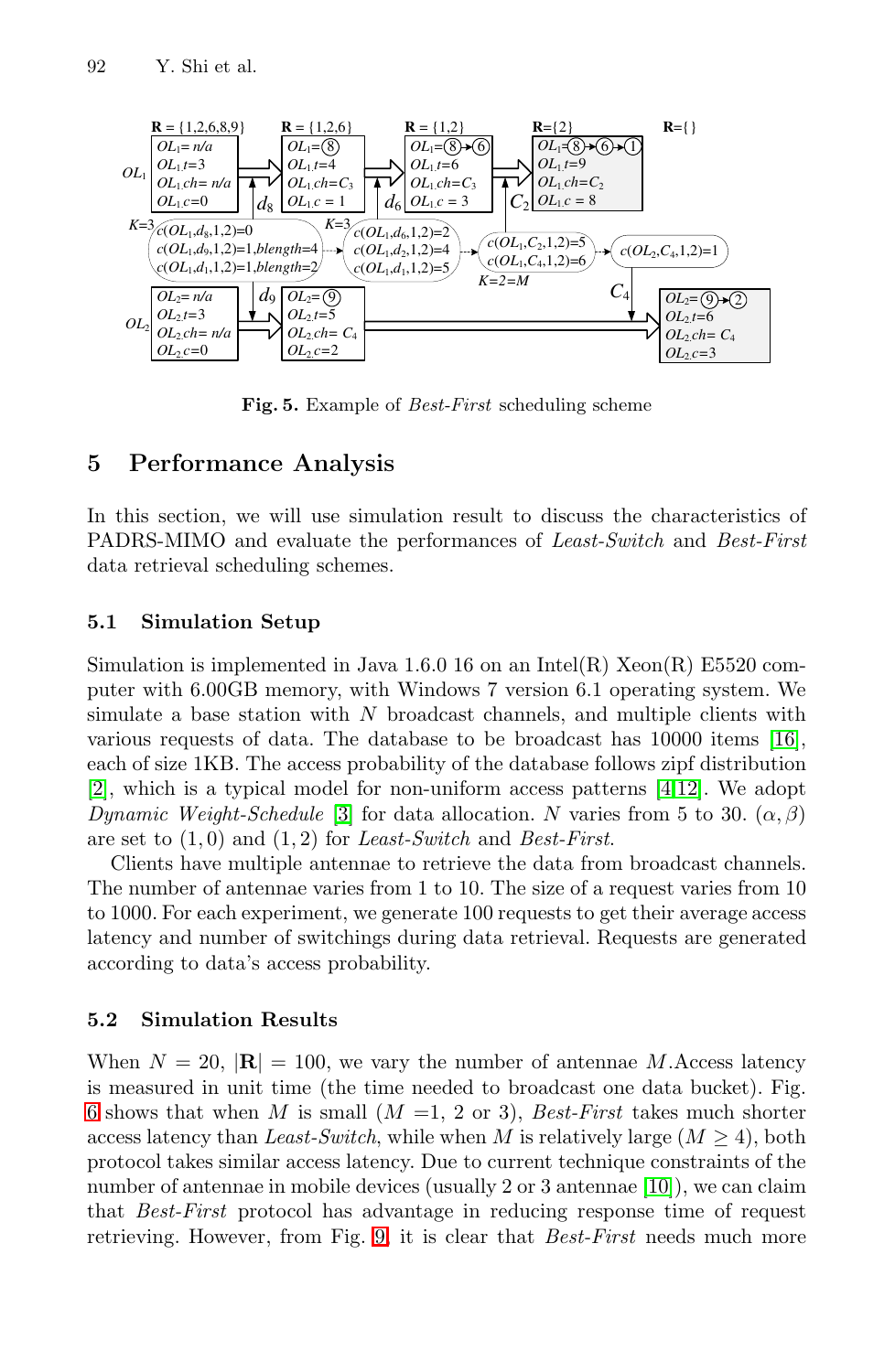<span id="page-13-1"></span><span id="page-13-0"></span>

<span id="page-13-2"></span>switchings during retrieval than *Least-Switch*, which guarantees the minimum number of switchings. When M decreases, the number of switchings needed by *Best-First* is dropping dramatically, because more data will be retrieved during its third phase and thus it needs not switch among channels any more.

Next, we evaluate the impact of the number of broadcast channels on the two protocols' [per](#page-13-1)formances. The average access latency and number of switchings needed are shown in Fig. 7 and Fig. 10, given  $M = 3$  and  $|\mathbf{R}| = 100$ . We observe that when N increases, access latency of both protocols decrease similarly. This shows the benefit of using more broadcast channels with respect to reducing the access latency. For *Least-Switch* protocol, the number of switchings increases only a bit when N increases. However, for *Best-First*, number of switchings increases significantly when N increases.

We are also intereste[d i](#page-13-2)n how the size of requests can influence the performances of two protocols. Fig. 8 presents the change of average access latency with the increasing of request size. Both protocols behave similarly. The access latency increases rapidly when request size first increase from 10 to 200. After that, it becomes relatively stable despite of the increasing request size. This is because when the number of requested data increases, the requested data will appear more frequently on broadcast channels and thus retrieval protocols can download them more continuously without having to wait extra time. As regards to number of switchings as shown in Fig. 11, *Best-First* have to switch much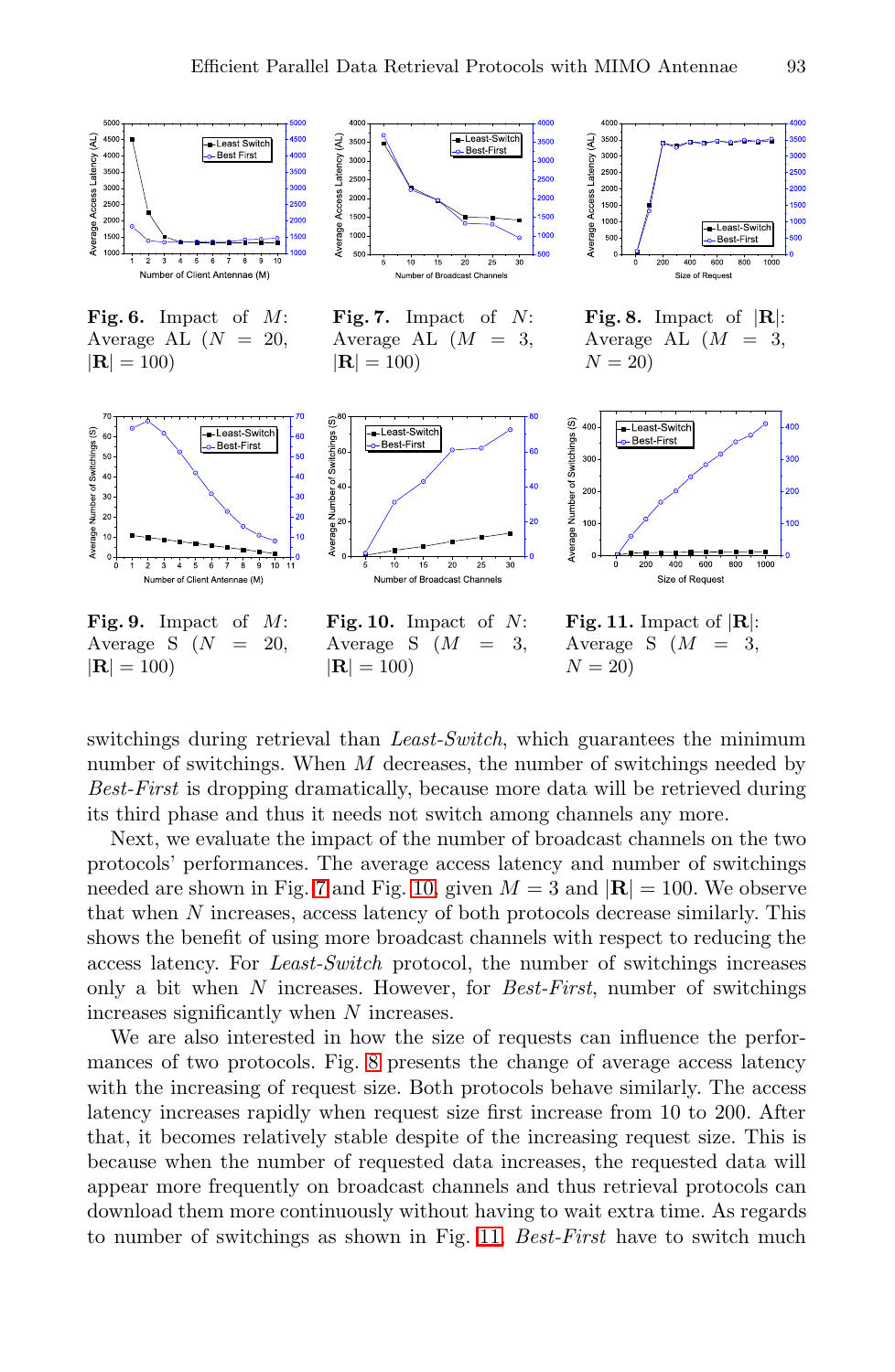more times when the request size increases, while *Least-Switch* remains similar amount of switchings.

Based on the above observations, we can conclude that the two protocols proposed in this paper have their own advantages. With limited number of antennae in mobile devices, *Best-First* can significantly reduce the response time needed to download client requests, while *Least-Switch* can guarantee minimum energy consumption during data retrieving and also provide similar response time as *Best-First* when there are reasonable amount of antennae available.

# <span id="page-14-3"></span>**6 Conclusions**

In this paper, we are the first to propose data retrieval scheduling problem for mobile clients with MIMO antennae (PADRS-MIMO), which is a promising technique within the emerging 4G wireless network. We formally define PADRS-MIMO, analyze its nature, and then design two data retrieval scheduling protocols: *Least-Switch* and *Best-First* to minimize the access latency and energy consumption of clients. We proof that *Least-Switch* guarantees minimum number of switchings during the data retrieval process. The performance of two protocols are evaluated by simulation. Simulation results show the advantages of two protocols: *Least-Switch* is more energy effective while *Best-First* reduces response time significantly when the number of antennae in the mobile devices are limited. Our future work includes developing more advanced data retrieving scheduling scheme and provide more theoretical analysis on PADRS-MIMO.

## **References**

- <span id="page-14-4"></span>1. Ardizzoni, E., Bertossi, A.A., Ramaprasad, S., Rizzi, R., Shashanka, M.V.S.: Optimal Skewed Data Allocation on Multiple Channels with Flat Broadcast per Channel. IEEE Transactions on Computers 54(5), 558–572 (2005)
- 2. Manning, C.D., Schütze, H.: Foundations of Statistical Natural Language Processing. MIT Press, Cambridge (1999)
- <span id="page-14-2"></span>3. Gao, X., Shi, Y., Zhong, J., Zhang, X., Wu, W.: SAMBox: A Smart Asynchronous Multi-Channel Black BOX for  $B^+$ -Tree based Data Broadcast System under Wireless Communication Environment. Distributed & Parallel Databases (2009) (in review)
- <span id="page-14-0"></span>4. Jung, S., Lee, B., Pramanik, S.: A Tree-Structured Index Allocation Method with Replication over Multiple Broadcast Channels in Wireless Environment. IEEE Transaction on Knowledge and Data Engineering 17(3), 311–325 (2005)
- <span id="page-14-1"></span>5. Hurson, A.R., Mu˜noz-Avila, A.M., Orchowski, N., Shirazi, B., Jiao, Y.: Power-Aware Data Retrieval Protocols for Indexed Broadcast Parallel Channels. Pervasive and Mobile Computing 2(1), 85–107 (2006)
- <span id="page-14-5"></span>6. Imielinski, T., Viswanathan, S., Badrinath, B.: Data on Air: Organization and Access. IEEE Transactions on Knowledge and Data Engineering 9, 353–372 (1996)
- 7. Prabhakara, K., Hua, K.A., Oh, J.: Multi-Level Multi-Channel Air Cache Designs for Broadcasting in a Mobile Environment. In: ICDE 2000, pp. 167–176 (2000)
- 8. Saxena, N., Pinottti, M.C.: On-line Balanced k-Channel Data Allocation with Hybrid Schedule per Channel. In: MDM 2005, New York, NY, USA, pp. 239–246 (2005)